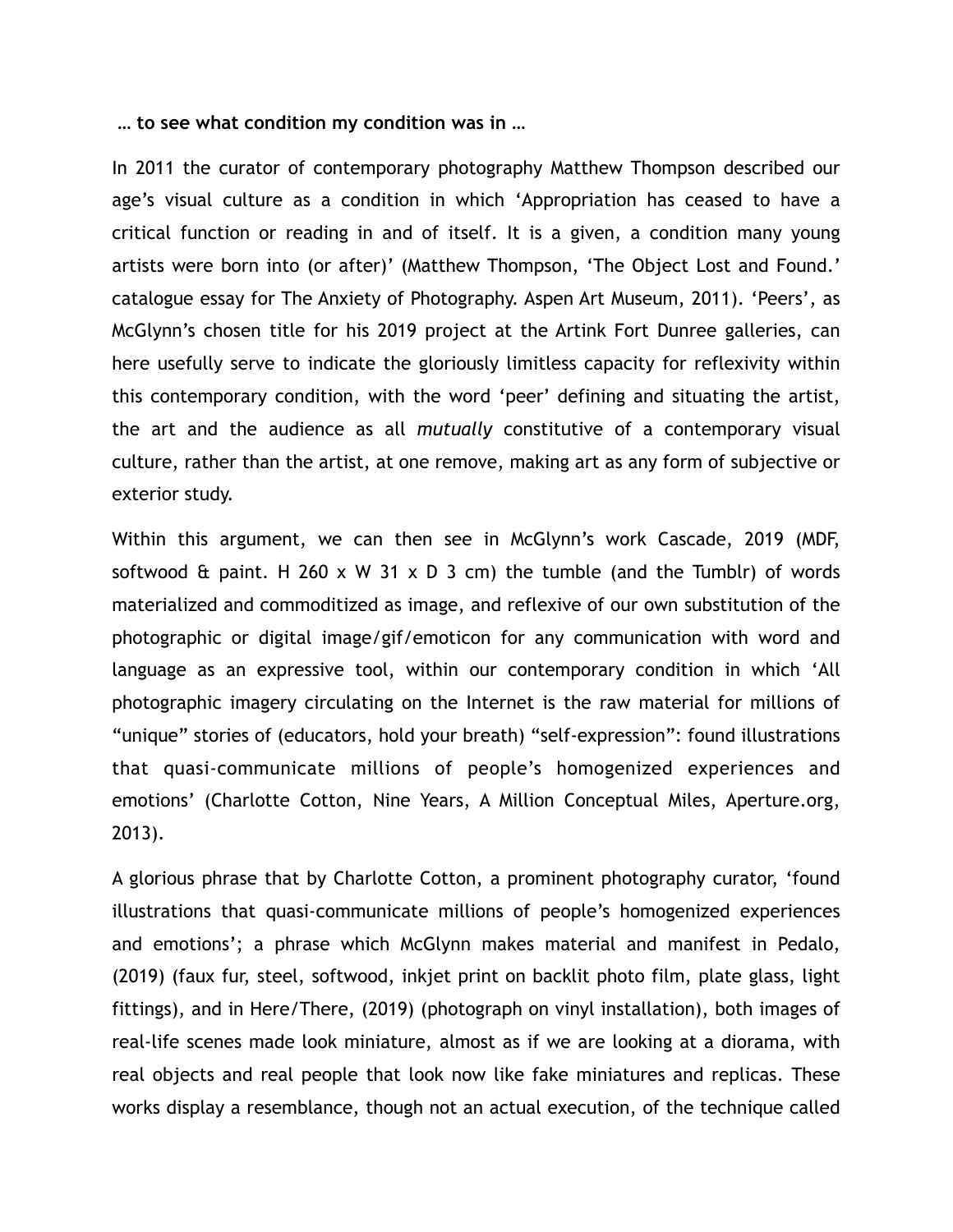tilt-shift, a stylistic device used widely across photography and moving-image that make a scene seem almost as if you are looking at a model set or toytown. Tilt-shift is a visual trope that brings a complex subjectivity/objectivity to us as peers/viewers of a scene. Because the tilt-shift image depicts its scene as apparently less human, apparently more fake, apparently constructed of miniature replicas and toy-town figures, it removes the sense of subjective agency from anyone featured in the image. If represented as toy-town figurines in a toy-town scene, we imagine the individuals or objects displayed as no more than automata in a machine, as figures that we can lift, possess, control and re-situate at will. As found figures we can resituate and reimagine, quasi-communicating millions of people's homogenized experiences and emotions, to paraphrase Cotton.

Pedalo (2019) features at its centre the image of two figures on a pedalo upon the Mediterranean sea. This is in fact a found image/object seen under extreme close-up in a macro lens, so its effect resembles that of a tilt-shift image. In our contemporary condition that Charlotte Cotton describes as an 'intellectual-property amnesia of the age of the "digital native"' it can still seem exciting to locate this extreme close-up cropping of the image of the pedalo figures from its original found image/object, which was the kitsch cover of a 1970s LP of Costa-del Sol favourites - with the package-holiday classic of the first Spanish recording of Y Viva Espana appearing on disc for the first time – the heyday of the package holiday and its pre-packaged identity for the traveller's joy, fun and contentment.

With its technicolour blue sea background as false and lurid as a John Hinde sunset, McGlynn's Pedalo (2019) captures all the commodity allure of package tourist imagery. In some respects, the effect - and the effect of tilt-shift in general - also resembles the power of what in advertising is called the packshot photograph, in which a closeup picture of the advertised product in its packaging, the object, the commodity is removed from its context, put against an abstracted background, and in our attempt at reading the image in the face of this contrast of focus and abstraction the seductive force of the commodity is accentuated. This of course is where we all are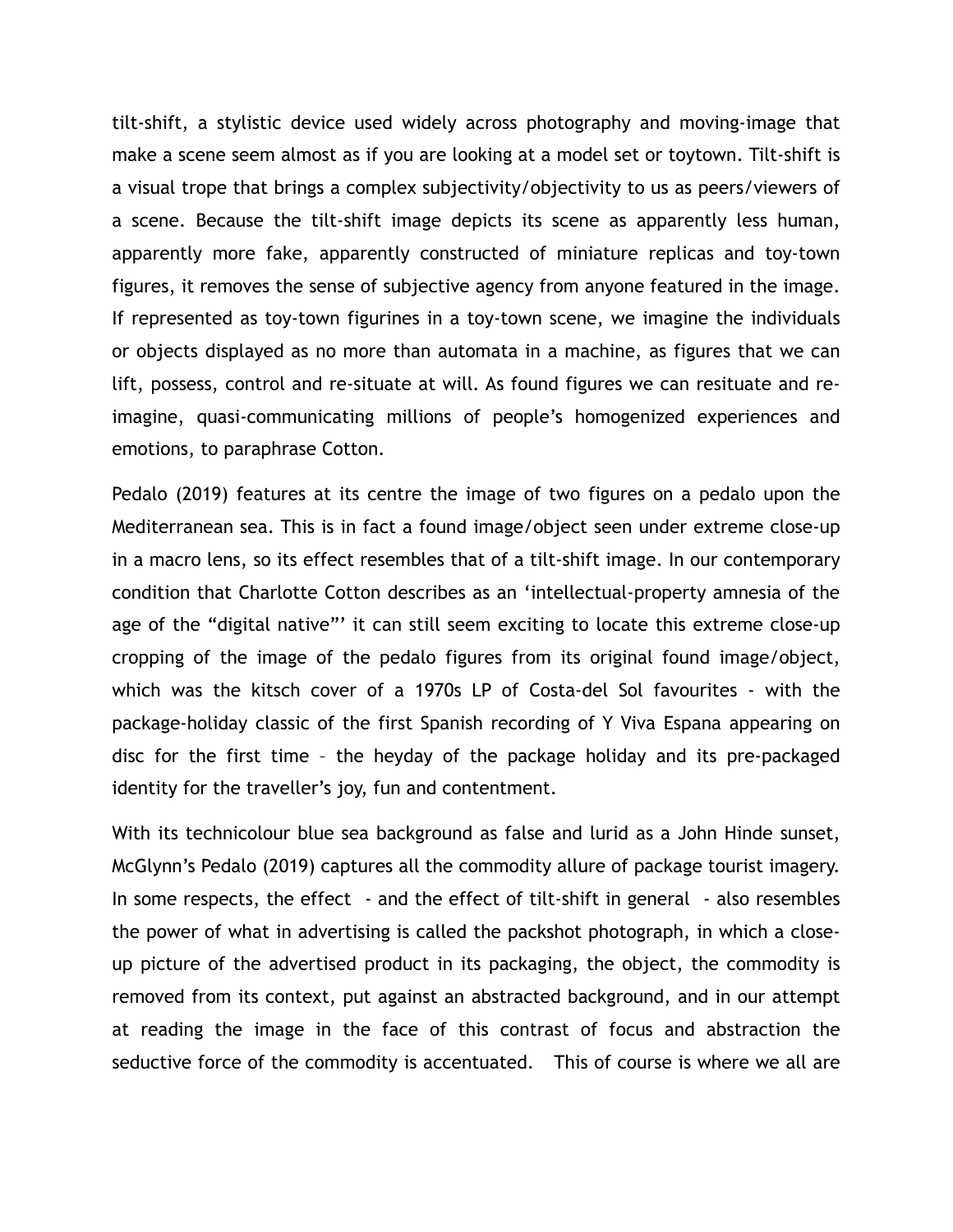situated as image consumers in this contemporary, and as the makers of mutually appropriated images, as the makers of mutually constitutive realities.

A similar affect can occur in the work of a photo-collage, where rather than against an abstracted background, images of central figures are re-situated in a composite image, as a constructed unity of diverse elements. This act of reconfiguration generates its own agency, its own meanings and it can in turn also foreground, exaggerate or manipulate the agency for each originary element that together make up the new composite image. In an ingenious twist, McGlynn's work Here/There (2019) demonstrates something of the technique of the 'expanded collage aesthetic' which is further indicated by photography curator Matthew Thompson as indicative of our age's visual culture. In its 'expanded collage aesthetic' Here/There (2019) collapses within a single work the image manipulations of collage and tilt-shift with the dramatic exclusivity and uniqueness of site-specificity. Here/There (2019) displays another apparent tilt-shift effect image of a Mediterranean package-holiday beach scene as a window vinyl across one half of a window in the Donegal tourist site of Fort Dunree, facing onto a small rocky outcrop immediately outside the window, with the peak of a north Donegal rocky formation matching the distant peaks of a horizon line of the blue Mediterranean.

A referent to the ubiquity of such image-filters - and it is telling that our contemporary sees a visual literacy with a readiness and expertise in the image-filter, the reality-filter, apparent now from childhood onwards (whose child has not Instagrammed or Tik-Tok-ed and shared online an instant of their lives) - is further materialized and made manifest in McGlynn's In/out, 2019, (bamboo door curtains installation). Strategically situated at the entrance to the main Artink Fort Dunree gallery, the bamboo curtain situates a visual threshold which we must make a subjective choice to pass through, although a choice in the context where passing through this threshold, this visual filter of a bamboo curtain, is essential to our participation in and our appreciation of the exhibition. A threshold not carrying a threat or a demand, no abandon-hope-all-ye-who-enter here. More the allure of an apparent play of colour – visible pastel-pink words, blue of the sea, tan of the sand